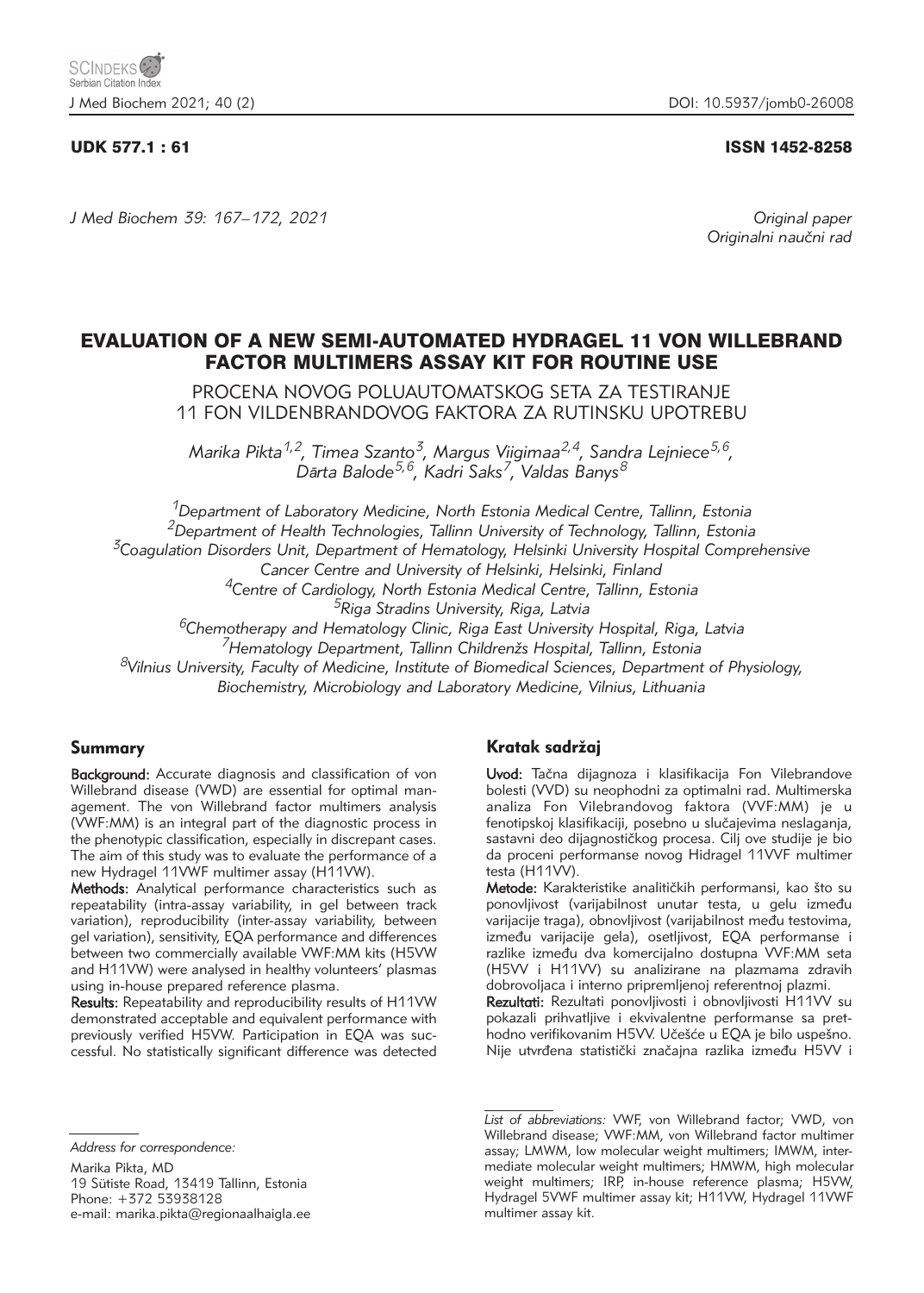between H5VW and H11VW kits for different fractions of multimers: LMWM p=0.807; IMWM p=0.183; HMWM  $p=0.774$ .

Conclusions: H11VW demonstrated acceptable analytical performance characteristics. H11VW kit conveniently offers a more significant number of samples on a single gel. H5VW and H11VW kits can be used in daily practice interchangeably

Keywords: electrophoresis, multimers, von Willebrand factor, von Willebrand disease

### Introduction

Deficiency or/and abnormality of von Willebrand factor (VWF) leads to von Willebrand disease (VWD), which is the most common inherited bleeding disorder (1). Bleeding features are commonly characterised by mucocutaneous hemorrhage (e.g. epistaxis, menorrhagia), but hematomas and hemarthrosis may also occur in severe forms. The diagnosis of VWD presents many challenges: 1) there is a great overlap of clinical phenotypes and laboratory parameters between healthy individuals and those with type 1 VWD, and 2) a variety of increasingly specific laboratory tests are necessary for an accurate diagnosis of VWD (1). The choice of the validated test panel is essential for the correct typing (type 1, 2 and 3 VWD) and subtyping of type 2 VWD. Due to the steadily increasing interest of VWD reclassification of prediagnosed VWD, the number of publications regarding VWD diagnosis has increased in recent years (2, 3). In addition to first-line tests, such as factor VIII, VWF antigen and VWF activity assays, assessment of VWF multimers testing (VWF:MM) is important for the correct classification of VWD subtypes (1, 4). However, the availability of VWF:MM is limited due to technical difficulties, variable results and long turnaround time of conventional VWF multimer techniques (5–7).

A novel semi*-*automated Hydragel 5VWF multimers assay kit (H5VW) has been already evaluated for use on the Hydrasys 2 Scan instrument (Sebia, Lisses, France) by several authors (8–12). In May 2019, the VWF:MM analysis with 5VWF kit was accredited in the North Estonia Medical Centre laboratory according to ISO15189:2012. Recently, a new Hydragel 11VWF multimers assay kit (H11VW), which allows more significant sample size determinations, has become commercially available.

The aim of this study was to evaluate the performance characteristics of H11VW.

# Materials and Methods

#### *Study objects*

Two types of normal citrated plasma samples were used in the H11VW performance evaluation: inH11VV setova za različite frakcije multimera: LMVM  $p =$ 0,807; IMVM  $p = 0,183$ ; HMVM  $p = 0,774$ .

Zaključak: H11VV je pokazao prihvatljive karakteristike analitičkih performansi. Korisno je što H11VV komplet nudi veći broj uzoraka na jednom gelu. Kompleti H5VV i H11VV se mogu koristiti naizmenično u svakodnevnoj praksi.

Ključne reči: elektroforeza, multimeri, Fon Vilebrandov faktor, Fon Vilebrandova bolest

house reference plasma (IRP) and plasma from 10 healthy individuals recruited voluntarily. IRP has been used in North Estonia Medical Centre laboratory for a couple of years, and detailed procedure on the preparation of IRP was published previously elsewhere (11). For healthy individuals, a well-structured questionnaire was used to obtain information about age, gender, individual/family bleeding history, medication. Information provided enabled us to classify them preliminary as non VWD individuals. Venous blood samples were collected into 3.8% NC Buffered Citrate (Vacutest KIMA s.r.l., Arzergrande, Italy) tubes, which were centrifuged at 1500 g for 15 minutes at room temperature to generate platelet-free plasma (residual platelet count <  $10 \times 10^{9}$ /L), aliquoted and stored frozen at -70 °C until further analysis. Aliquots were thawed in a water bath  $(+37 \degree C)$  for 5 minutes and mixed well before testing. All participating volunteers gave their informed consent. The study was performed according to the Declaration of Helsinki and was approved by the national ethics committee.

## *VWF profile (first-line tests) in healthy individuals*

The VWF antigen (VWF:Ag, Liatest-VWF:Ag, Diagnostica Stago, France), factor VIII coagulant activity (FVIII:C) by a one-stage, clot-based assay (STA-ImmunoDef VIII, STA-C.K.Prest, Diagnostica Stago, France) and VWF activity (13) measured as VWF binding to the glycoprotein Ib (GPIb) receptor on the platelet surface (Innovance® VWF:Ac, Siemens Healthcare Diagnostics, ISTH nomenclature VWF:GPIbM) were measured on STA-R Evolution analyser (Diagnostica Stago, France) using commercial kits.

#### *VWF:MM*

VWF multimers evaluation was performed on Hydrasys 2 Scan instrument (Sebia, Lisses, France), using 2.0% SDS agarose gel, direct immunofixation, visualisation with peroxidase-labelled antibody and followed by densitometry, according to manufacturer recommendations. VWF multimers were classified as low, intermediate and high molecular weight multimers (LMWM, IMWM and HMWM respectively). Densitometry data was obtained using the Phoresis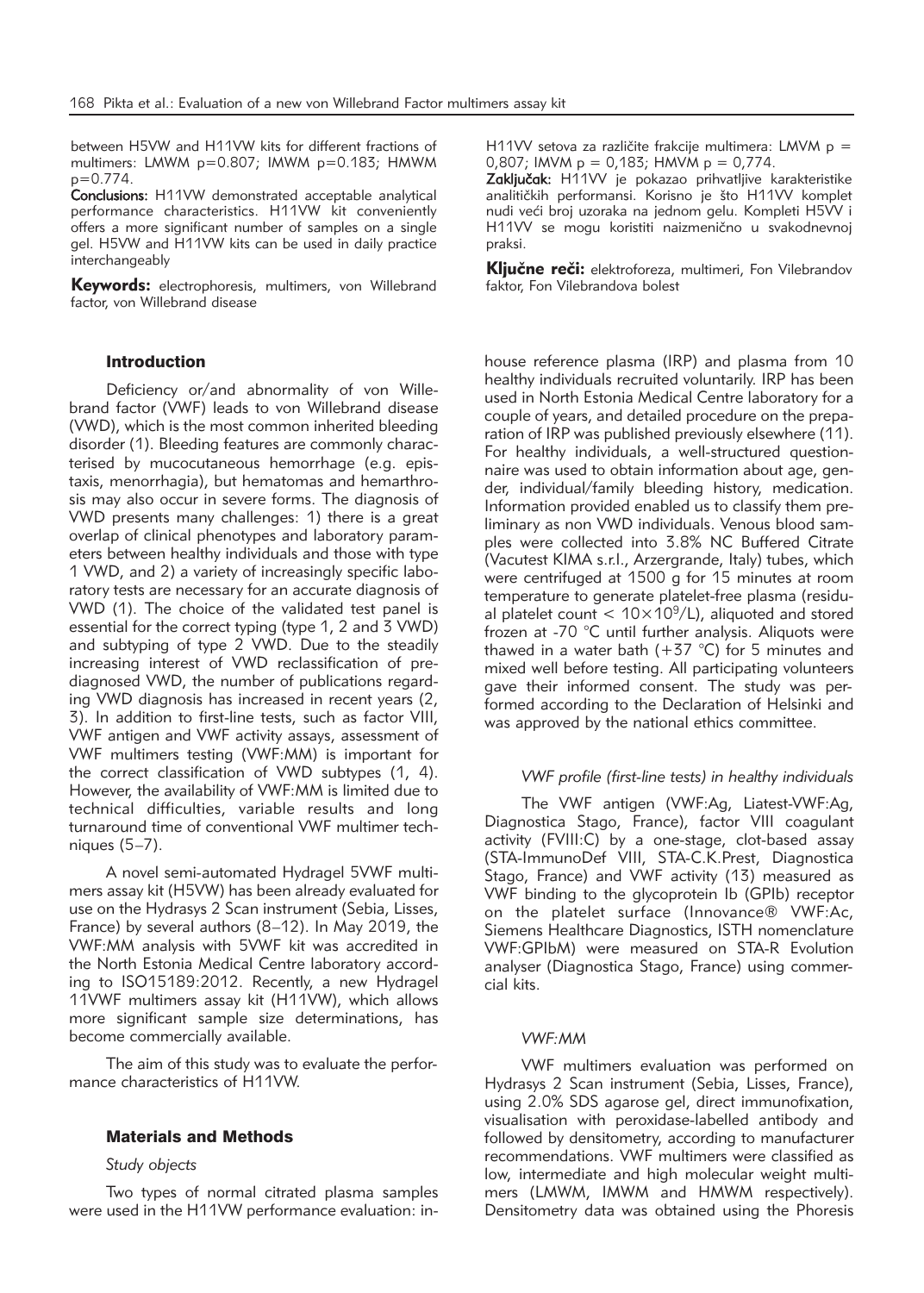software originating from Sebia. Principle of VWF:MM methodology for H5WV and separation of multimers fractions was previously described in detail (9–12). Technical steps for both kits (H5WV and H11WV) are very similar. The important differences are the metal weight holding mechanism for the blotting steps (1.8 kg for H5WV and 2.3 kg for H11WV) and a number of sample positions (5 tracks gel for H5WV and 11 tracks gel for H11WV).

#### *Analytical performance characteristics*

We have chosen the following analytical performance characteristics of H11VW to analyse: repeatability (intra-assay variability, in gel between track variation), reproducibility (inter-assay variability, between gel variation), sensitivity, EQA performance and differences between two commercially available VWF:MM kits (H5VW and H11VW). For repeatability analysis, 11 measurements were done, each for a single non VWD volunteer individual's plasma, which was applied to 11 tracks of the gel. Consequently, intra-assay coefficient of variation (CV) % was calculated. For reproducibility analysis, VWF:MM results of the same IRP from 55 different gels runs were collected, and inter-assay CVa% was calculated. For sensitivity analysis, the single volunteer's plasma with respectively known VWF antigen value was diluted in series (1:2, 1:4, 1:6; 1:8; 1:16 and 1:32). For of the dilution series VWF:MM assay was performed on single H11VW gel together with IRP for comparison reasons. The external quality assessment (EQA) program for VWF:MM was issued by the ECAT (External quality Control of diagnostic Assays and Tests with a focus on Thrombosis and Haemostasis). In total, North Estonia Medical Centre laboratory participated in 6 cycles of EQA using H11VW. Finally, applying the results of previously performed H5VW kit performance verification (n=26) (11), corresponding results of IRP on H11VW (n=29) were collected, and statistical comparison was carried out.

#### *Statistical analysis*

Results were reported as the mean % of the respective molecular weight fraction of multimers  $\pm$ standard deviation (SD) and the coefficient of variation (CV, %). The difference between the two commercial kits (H5WV versus H11VW) was evaluated by nonparametric Man-Whitney U test on the IBM SPSS software, version 21.0 (Chicago, IL, USA). Values were considered statistically significant at p<0.05.

# **Results**

# *Intra-assay and Inter-assay variability*

Example of repeatability analysis is depicted in *Figure 1A.* Visually, 11 tracks of one single plasma on



**Figure 1** Examples of analysed H11VW gels and their semiquantitative results of VWF:MM band patterns of LMWM, IMWM and HMWM: A – repeatability analysis of a single healthy individual's plasma in one gel (tracks 1–11); B – 10 healthy individuals' plasmas each on a separate track (tracks 2–11), IRP (track 1); C – sensitivity analysis by serial dilution of a single healthy individual's plasma (tracks 1–7), IRP (track 8), not relevant to the study samples (tracks 9-11).

VWF, von Willebrand factor; VWF:MM, von Willebrand factor multimer assay; LMWM, low molecular weight multimers; IMWM, intermediate molecular weight multimers; HMWM, high molecular weight multimers; IRP, in-house reference plasma; H11VW, Hydragel 11VWF multimer assay kit.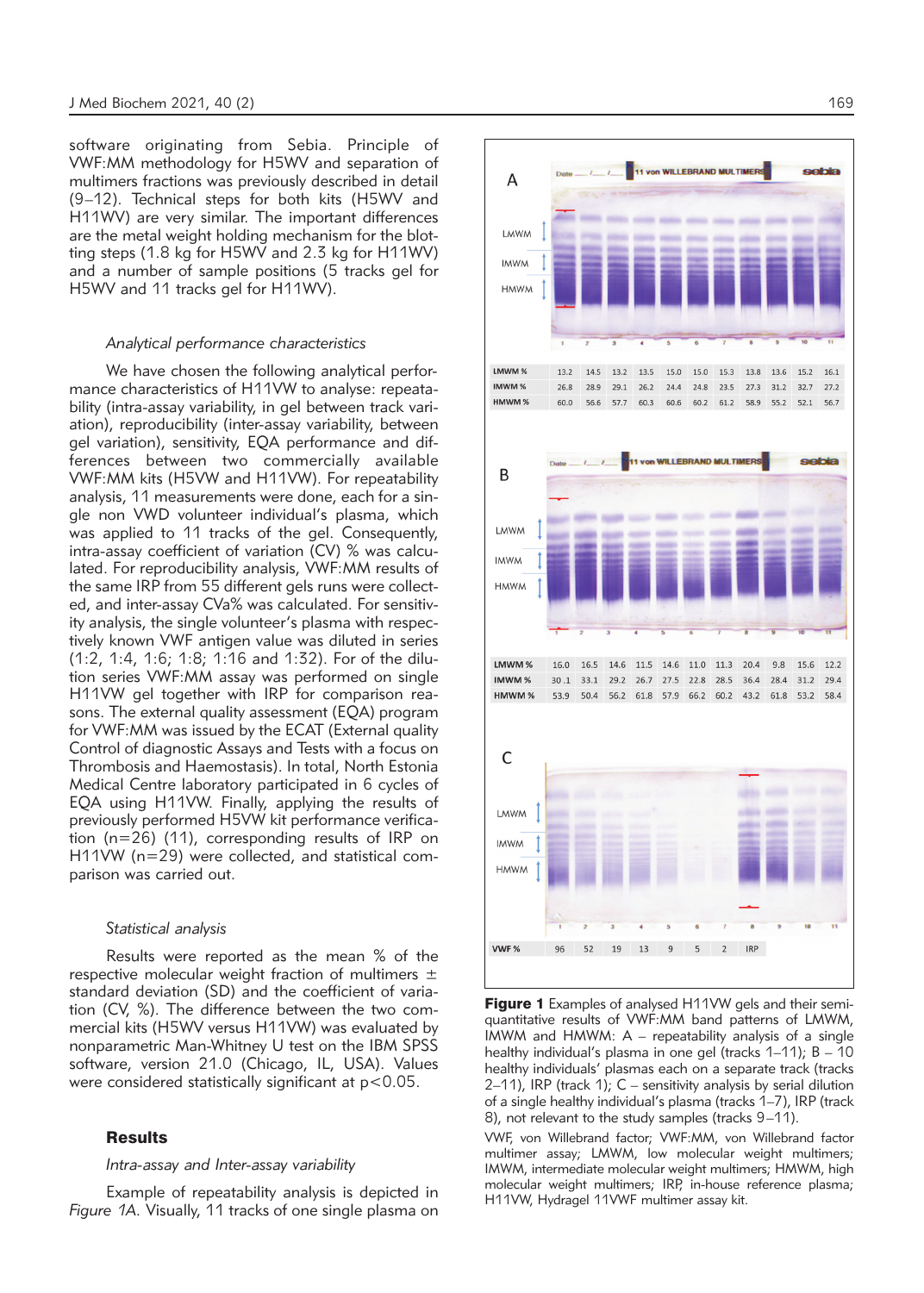the same H11VW gel look pretty much the same, but a visual inspection is too subjective. Densitometric analysis of the gels, and consequently calculated % of different fractions of multimers (LMWM mean value 14.4%, SD 1.0; IMWM mean value 27.5%, SD 2.8; and HMWM mean value 58.1%, SD 2.8) demonstrate intra-assay variability performance equivalent to previously published H5VW kit repeatability values (12): CV were 6.9% for LMWM, 10.3% for IMWM, and 4.8% for HMWM.

Statistical data in reproducibility analysis for different multimers fractions were as follows: LMWM mean value 18.1%, SD 3.0; IMWM mean value 33.1%, SD 2.0; HMWM mean value 48.9%, SD 3.9. These results yielded higher but more or less acceptable coefficients of variation for LMWH and HMWM when compared to repeatability data, but the variability of IMWM was lower. Inter-assay CV values were 16.6% for LMWM, 6.2% for IMWM, and 8.1% for HMWM, respectively.

# *Healthy individuals' results*

All 10 healthy individuals' plasma samples demonstrated normal FVIII:C, VWF activity and antigen levels with normal activity to antigen ratio  $(>0.7)$ : FVIII:C mean value 108% (range 69–134%), VWF antigen mean value 96% (range 65–141%) and VWF activity mean value 105% (range 78–154%). Also, normal multimer patterns were detected, which resembled the normal pattern of IRP (*Figure 1B*). The means (ranges) for VWF:MM of different sizes were as follows: LMWM mean value 13.8% (9.8–20.4%), IMWM mean value 29.3% (22.8–36.4%) and HMWM mean value 56.9% (43.2–66.2%).

# *Sensitivity analysis*

Sensitivity analysis with serial dilutions revealed a cut-off (VWF antigen values 9 % and below), which aggravates visual inspection of gels, worsens densitometric analysis by Phoresis software (Sebia, France). An example of sensitivity analysis is given in *Figure 1C*.

Plasma of a healthy individual (VWF antigen of 96% and VWF activity of 105%) was diluted according to protocol and resulted in final VWF antigen values of 52%, 19%, 13%, 9%, 5%, and 2%. As shown in *Figure 1C*, at the level of 9% multimer, bands are still clearly recognisable, densitometric distribution of different fractions is substantially lower when compared to IRP graph, but proportions of LMWM, IMWM and HMWM values resembled the normal values.

## *EQA survey*

The performance of the North Estonia Medical Centre laboratory in the ECAT Foundation EQA programs was considered successful because results of VWF:MM of all 6 cycles were in agreement with the corresponding goals of the ECAT Foundation. Summary of EQA results is provided in *Table I*.

# *Comparison between the two commercial kits, H5WV versus H11VW*

There was no statistically significant difference detected between H5VW and H11VW kits for different fractions of multimers: LMWM 17.95±2.94 vs 18.31±3.32, p=0.807; IMWM 33.24±1.98 vs 32.47±2.48, p=0.183; HMWM 48.82±3.65 vs 49.22±3.57, p=0.774 (*Figure 2*).

Following the success of the EQA and above provided performance data, in May 2020 VWF:MM assay with H11VW kit was accredited in the North Estonia Medical Centre laboratory according to ISO15189:2012.

| EOA survey<br>Nr. | EQA sample                           | Ouantitative results, % |             |             | Interpretation            | Conclusion on |
|-------------------|--------------------------------------|-------------------------|-------------|-------------|---------------------------|---------------|
|                   |                                      | <b>LMWM</b>             | <b>IMWM</b> | <b>HMWM</b> |                           | VWD type      |
| 2018-M3           | Type 2 VWD plasma                    | 37.1                    | 26.1        | 36.8        | Relative decrease of HMWM | Type 2 VWD    |
| 2018-M4           | Type 1 VWD plasma                    | 25.0                    | 32.3        | 42.5        | Normal distribution       | Type 1 VWD    |
| 2019-M1           | Normal Coagulation<br>Control Plasma | 19.8                    | 37.6        | 42.6        | Normal distribution       | Not VWD       |
| 2019-M2           | Type 1 VWD plasma                    | 18.0                    | 36.5        | 45.5        | Normal distribution       | Type 1 VWD    |
| 2019-M3           | Type 1 VWD plasma                    | 19.1                    | 28.0        | 52.9        | Normal distribution       | Type 1 VWD    |
| 2019-M4           | Type 2 VWD plasma                    | 36.5                    | 31.0        | 32.5        | Relative decrease of HMWM | Type 2 VWD    |

Table I Summary of VWF:MM analysis in EQA samples, reproduced with permission from the ECAT Foundation (the Netherlands).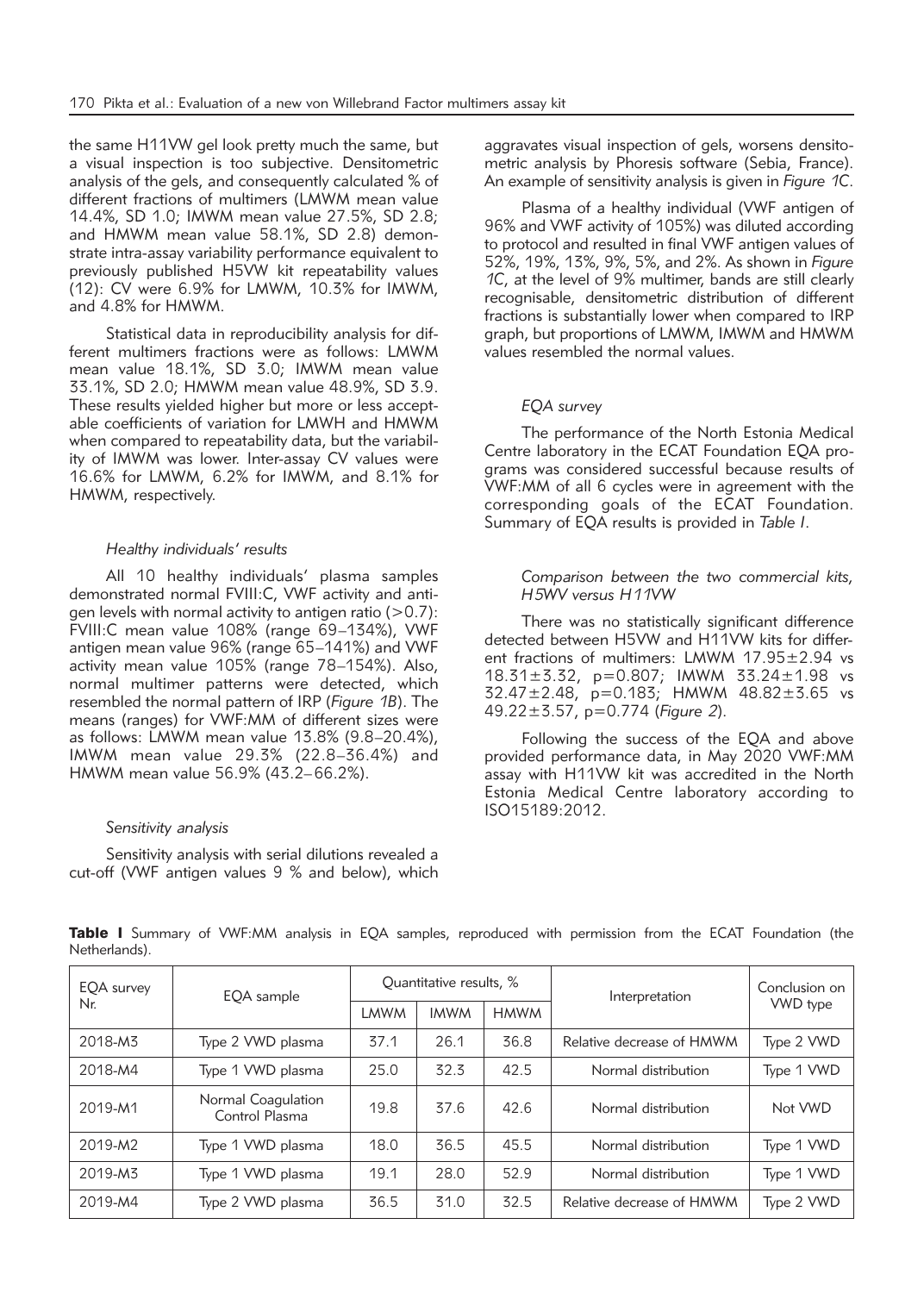

**Figure 2** The difference between the two commercial kits (H5WV versus H11VW) represented as box plot results. LMWM, IMWM and HMWM bands are separated.

VWF, von Willebrand factor; LMWM, low molecular weight multimers; IMWM, intermediate molecular weight multimers; HMWM, high molecular weight multimers; H5VW, Hydragel 5VWF multimer assay kit; H11VW, Hydragel 11VWF multimer assay kit.

#### **Discussion**

The measurement of VWF multimers has become a part of the laboratory workflow for the identification and classification of VWD (1, 4). Several home-made methods have been developed in the past decades for evaluating the VWF multimeric structure in expert-level laboratories, characterised by varying analytical performances (5–7), occasional differences in interpreting the results (12).

Both visual and densitometry-based investigation makes interpretation easier, allows the overlay patients curves with normal control and enables estimating the relative quantification of each multimer subset, providing useful information for the diagnosis of VWD. Implementation of VWF multimers assay for routine use is important for the classification of VWD, leading to the improvement of VWD diagnosis and monitoring of treatment response in Baltic countries.

The role of quality assurance in a hemostasis laboratory is very important (14). Because high precision is needed in VWF multimers quantification, standardisation of its measurements is crucial for an accu-

rate diagnosis. One important aspect is the type of plasma sample used for internal quality control (IQC) (14). It is known that present type 2A VWD-like controls are not provided by VWF test manufacturers; thus, laboratories may be able to use previously diagnosed 2A VWD patients' samples. Using normal commercial plasma for IQC multimeric evaluation might end up with a relative loss of the highest HMWM, probably due to the lyophilisation process while preparing commercial plasma (6,11). To our knowledge, at least one group of researchers have verified commercial normal reference plasma (Standard Human Plasma, Siemens) as acceptable quality control for VWF multimers evaluation (15). This study was the first to report the H11VW kit validation results, including analysis of the VWD patients' samples, and has also noted the benefits and limitations of semi-automated VWF:MM assay, including the smaller sample size H5VW kit. In the present study, the results do not only support the previously published (15) but also provide additional analytical performance characteristics evaluation, especially for the larger sample size H11VW kit.

We concluded that the analytical performance of HYDRAGEL 11 VON WILLEBRAND MULTIMERS assay is acceptable and gives a perspective to standardisation of the VWF:MM assay by Sebia (France). NewH11VW kit conveniently offers a larger number of samples on a single gel, thus saves precious time. The choice of kit (H5VWvs H11VW) can be generally based on the volume of laboratory workload (the number of collected patient samples). Considering the performance data, H5VW and H11VW kits can be used in daily practice for the visual investigation of gel and quantitative estimation of VWF multimer fractions interchangeably.

*Acknowledgements*. Research funding: Sebia (Lisses, France) donated the Hydragel 5von Willebrand multimers kits. The authors would like to express gratitude to dr. Lenna Örd for language editing and laboratory technicians Galina Trofimova and Tatjana Tverskaja for excellent technical assistance related to sample testing.

## Conflict of interest statement

All the authors declare that they have no conflict of interest in this work.